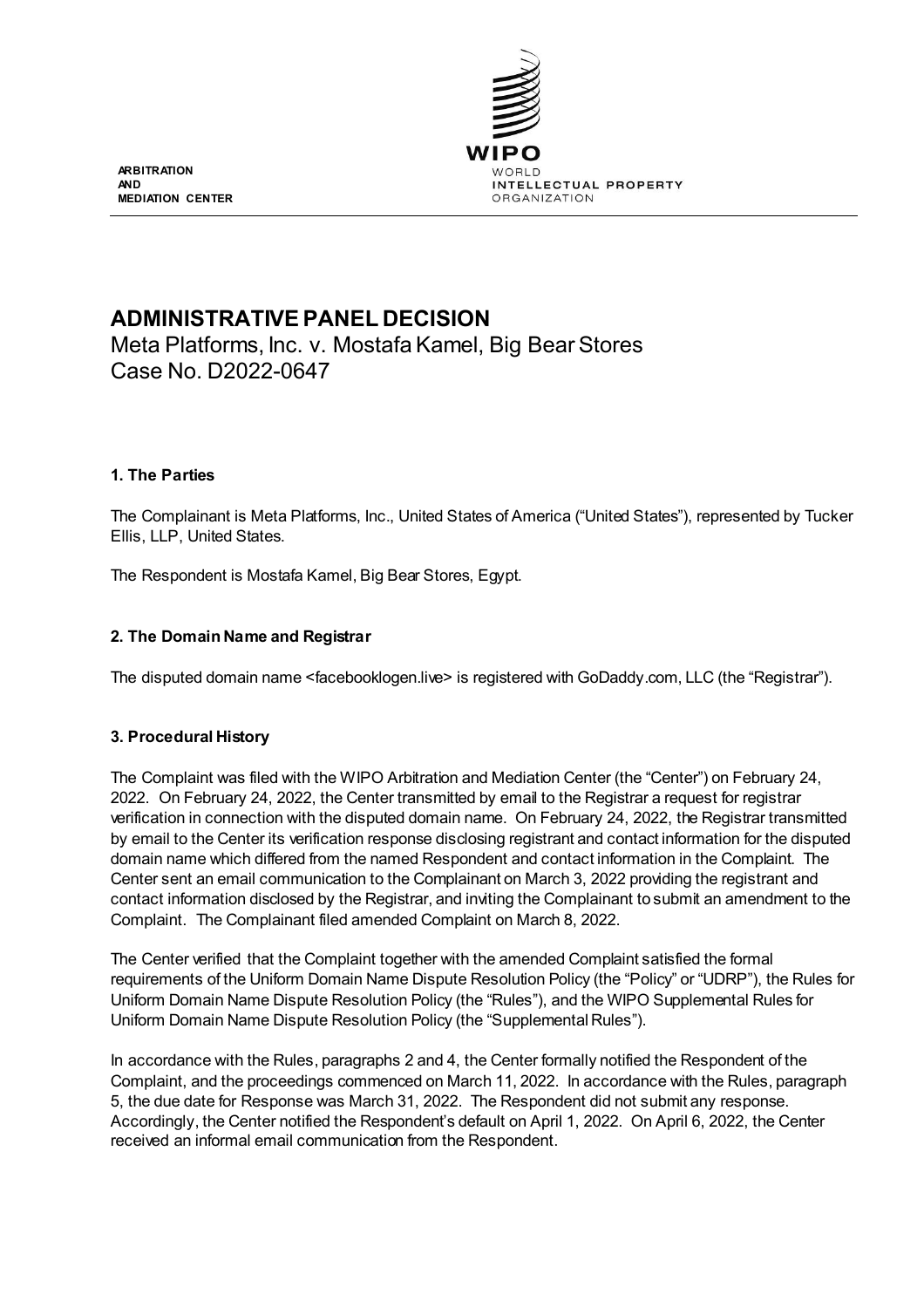page 2

The Center appointed Edoardo Fano as the sole panelist in this matter on April 7, 2022. The Panel finds that it was properly constituted. The Panel has submitted the Statement of Acceptance and Declaration of Impartiality and Independence, as required by the Center to ensure compliance with the Rules, paragraph 7.

The Panel has not received any requests from the Complainant or the Respondent regarding further submissions, waivers or extensions of deadlines, and the Panel has not found it necessary to request any further information from the Parties.

Having reviewed the communication records in the case file provided by the Center, the Panel finds that the Center has discharged its responsibility under the Rules, paragraph 2(a), "to employ reasonably available means calculated to achieve actual notice to the Respondent". Therefore, the Panel shall issue its Decision based upon the Complaint, the Policy, the Rules and the Supplemental Rules and without the benefit of a formal response from the Respondent.

The language of the proceeding is English, being the language of the Registration Agreement, as per paragraph 11(a) of the Rules.

# **4. Factual Background**

The Complainant is Meta Platforms, Inc., a United States company operating the Facebook social network website and mobile application and owning several trademark registrations for FACEBOOK, among which the following:

- United States Trademark No. 3,122,052 for FACEBOOK, registered on July 25, 2006;

- United States Trademark No. 3,881,770 for FACEBOOK, registered on November 23, 2010;

- United States Trademark No. 4,441,540 for FACEBOOK, registered on November 26, 2013;

- International Trademark No. 1075094 for FACEBOOK and design, registered on July 26, 2010 and extended to several countries, including Egypt;

- European Union Trade Mark No. 009151192 for FACEBOOK, registered on December 17, 2010;

- European Union Trade Mark No. 009776618 for FACEBOOK, registered on November 2, 2011.

The Complainant operates on the Internet at the main website "www.facebook.com", as well as with many other generic Top-Level Domains ("gTLDs") and country code Top-Level Domains ("ccTLDs") consisting of the trademark FACEBOOK, including <facebook.org>, <facebook.net> and <facebooklive.com>.

The Complainant provided evidence in support of the above.

According to the Whols records, the disputed domain name was registered on July 17, 2021, and it resolves to an inactive website.

# **5. Parties' Contentions**

# **A. Complainant**

The Complainant states that the disputed domain name is confusingly similar to its trademark FACEBOOK, as the disputed domain name wholly contains the Complainant's trademark with the addition of the descriptive term "login" misspelled as "logen".

Moreover, the Complainant asserts that the Respondent has no rights or legitimate interests in respect of the disputed domain name since it has not been authorized by the Complainant to register the disputed domain name or to use its trademark within the disputed domain name, it is not commonly known by the disputed domain name and it is not making either a *bona fide* offering of goods or services or a legitimate noncommercial or fair use of the disputed domain name.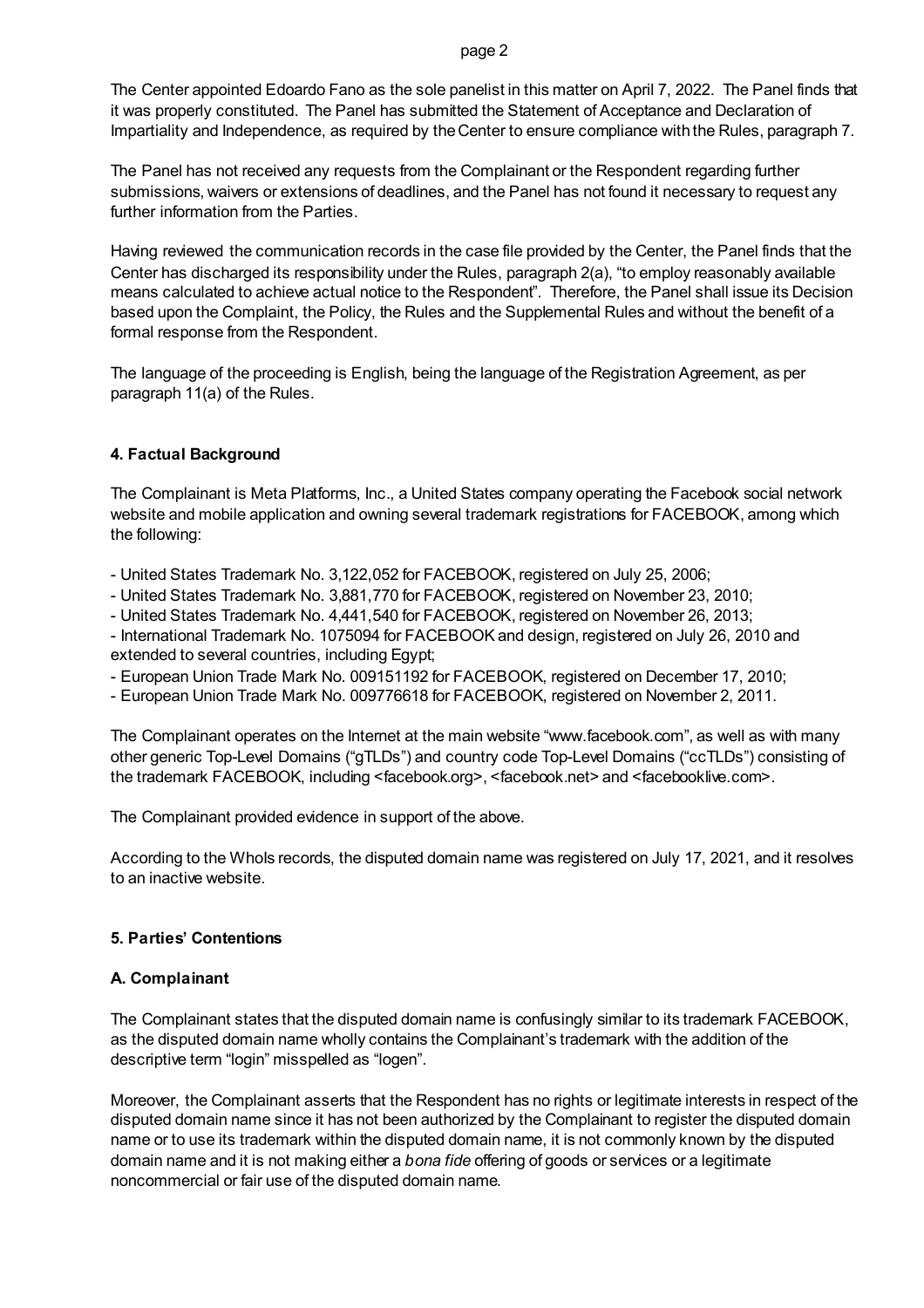The Complainant submits that the Respondent has registered the disputed domain name in bad faith, since the Complainant's trademark FACEBOOK is distinctive and internationally known. Therefore, the Respondent targeted the Complainant's trademark at the time of registration of the disputed domain name and the Complainant contends that the passive holding of the disputed domain name qualifies as bad faith registration and use.

### **B. Respondent**

The Respondent has made no formal reply to the Complainant's contentions.

A respondent is not obliged to participate in a proceeding under the Policy, but if it fails to do so, reasonable facts asserted by a complainant may be taken as true, and appropriate inferences, in accordance with paragraph 14(b) of the Rules, may be drawn (see, *e.g.*, *Reuters Limited v. Global Net 2000, Inc.*, WIPO Case No. [D2000-0441;](https://www.wipo.int/amc/en/domains/decisions/html/2000/d2000-0441.html) *Microsoft Corporation v. Freak Films Oy*, WIPO Case No[. D2003-0109](https://www.wipo.int/amc/en/domains/decisions/html/2003/d2003-0109.html); *SSL International PLC v. Mark Freeman*, WIPO Case No[. D2000-1080](https://www.wipo.int/amc/en/domains/decisions/html/2000/d2000-1080.html); *Altavista Company v. Grandtotal Finances Limited et. al.*, WIPO Case No[. D2000-0848](https://www.wipo.int/amc/en/domains/decisions/html/2000/d2000-0848.html); *Confédération Nationale du Crédit Mutuel, Caisse Fédérale du Crédit Mutuel Nord Europe v. Marketing Total S.A*., WIPO Case No[. D2007-0288](https://www.wipo.int/amc/en/domains/decisions/html/2007/d2007-0288.html)).

In this case, the Respondent submitted an informal email communication on April 6, 2022, stating the following:

"This domain belongs to B I want to restore it or get compensation".

#### **6. Discussion and Findings**

Paragraph 4(a) of the Policy lists three elements, which the Complainant must satisfy in order to succeed:

(i) the disputed domain name is identical or confusingly similar to a trademark or service mark in which the Complainant has rights; and

(ii) the Respondent has no rights or legitimate interests in respect of the disputed domain name; and

(iii) the disputed domain name has been registered and is being used in bad faith.

#### **A. Identical or Confusingly Similar**

The Panel finds that the Complainant is the owner of the trademark FACEBOOK both by registration and acquired reputation and that the disputed domain name <facebooklogen.live> is confusingly similar to the trademark FACEBOOK.

Regarding the addition of the term "logen", the Panel notes that it is now well established that the addition of terms or letters to a domain name does not prevent a finding of confusing similarity between the disputed domain name and the trademark (see, *e.g.*, *Aventis Pharma SA., Aventis Pharma Deutschland GmbH v.* Jonathan Valicenti, WIPO Case No. **D2005-0037**; Red Bull GmbH v. Chai Larbthanasub, WIPO Case No. [D2003-0709;](https://www.wipo.int/amc/en/domains/decisions/html/2003/d2003-0709.html) *America Online, Inc. v. Dolphin@Heart*, WIPO Case No[. D2000-0713](https://www.wipo.int/amc/en/domains/decisions/html/2000/d2000-0713.html)). The addition of the element "logen" does not therefore prevent the disputed domain name from being confusingly similar to the Complainant's trademark. See WIPO Overview of WIPO Panel Views on Selected UDRP Questions, Third Edition [\("WIPO Overview 3.0"](https://www.wipo.int/amc/en/domains/search/overview3.0/)), section 1.8.

It is also well accepted that a gTLD, in this case ".live", is ignored when assessing the similarity between a trademark and a domain name. Se[e WIPO Overview 3.0,](https://www.wipo.int/amc/en/domains/search/overview3.0/) section 1.11.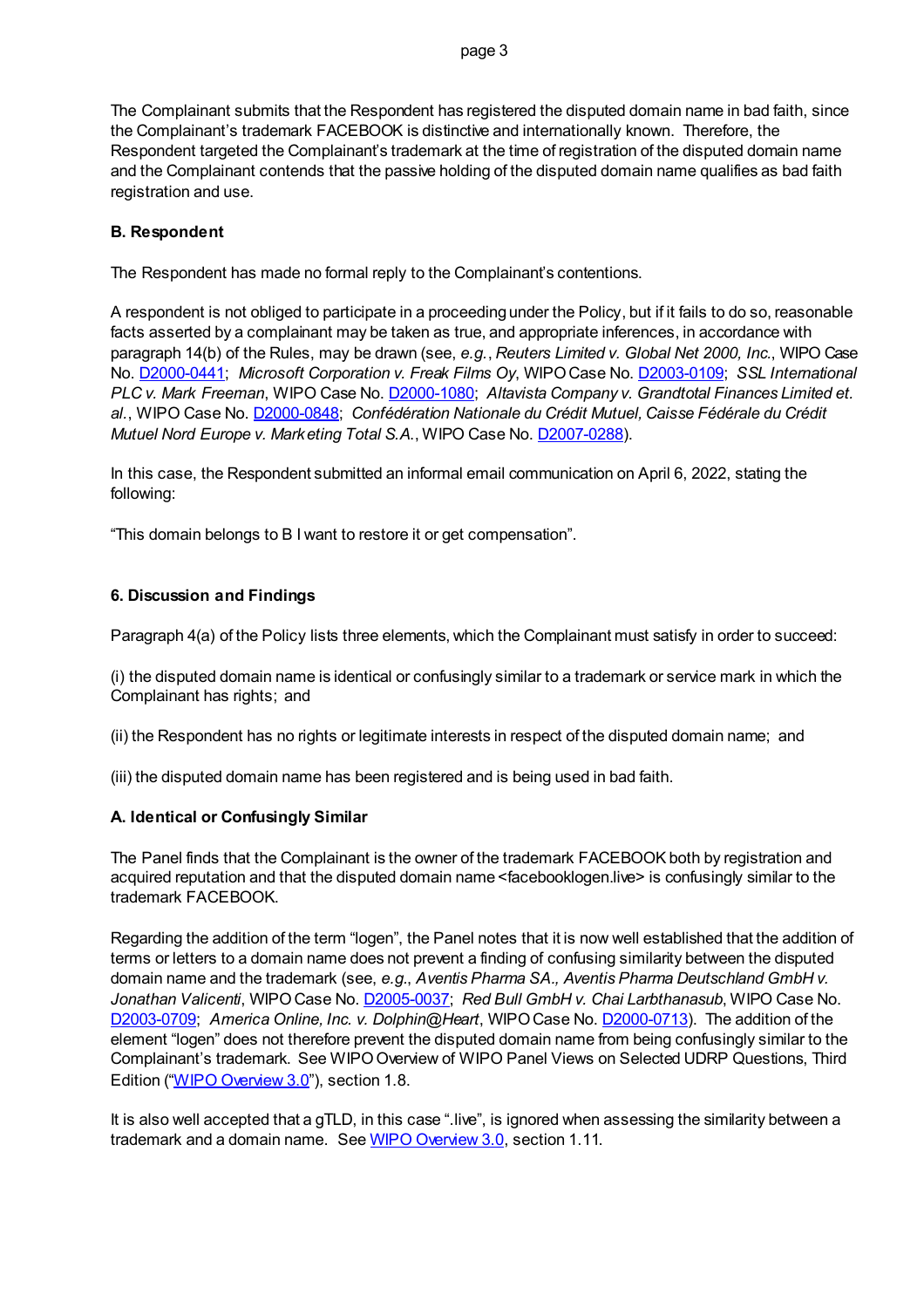#### page 4

The Panel finds that the Complainant has therefore met its burden of proving that the disputed domain name is confusingly similar to the Complainant's trademark, pursuant to the Policy, paragraph 4(a)(i).

# **B. Rights or Legitimate Interests**

Paragraph 4(a)(ii) of the Policy requires the Complainant to prove that the Respondent has no rights or legitimate interests in the disputed domain name.

The Respondent may establish rights or legitimate interests in the disputed domain name by demonstrating in accordance with paragraph 4(c) of the Policy any of the following circumstances, in particular but without limitation:

"(i) before any notice to you of the dispute, your use of, or demonstrable preparations to use, the domain name or a name corresponding to the domain name in connection with a *bona fide* offering of goods or services; or

(ii) you (as an individual, business, or other organization) have been commonly known by the domain name, even if you have acquired no trademark or service mark rights; or

(iii) you are making a legitimate noncommercial or fair use of the domain name, without intent for commercial gain to misleadingly divert consumers or to tarnish the trademark or service mark at issue."

According to paragraph 4(a) of the Policy, the Complainant has the burden of proving the three elements of the Policy. However, satisfying the burden of proving a lack of the Respondent's rights or legitimate interests in respect of the disputed domain name according to paragraph 4(a)(ii) of the Policy is potentially quite difficult, since proving a negative circumstance is always more complicate than establishing a positive one. As such, it is well accepted that it is sufficient for the Complainant to make a *prima facie* case that the Respondent has no rights or legitimate interests in the disputed domain name in order to shift the burden of production on the Respondent. If the Respondent fails to demonstrate rights or legitimate interests in the disputed domain name in accordance with paragraph 4(c) of the Policy or on any other basis, the Complainant is deemed to have satisfied paragraph 4(a)(ii) of the Policy.

The Complainant in its Complaint, and as set out above, has established a *prima facie* case that the Respondent has no rights or legitimate interests in the disputed domain name. It asserts that the Respondent, who is not currently associated with the Complainant in any way, is not commonly known by the disputed domain name and is not making a *bona fide* offering of goods or services or a legitimate noncommercial or fair use of the disputed domain name.

The *prima facie* case presented by the Complainant is enough to shift the burden of production to the Respondent to demonstrate that it has rights or legitimate interests in the disputed domain name. However, the Respondent has not presented any evidence of any rights or legitimate interests it may have in the disputed domain name.

Moreover, the Panel finds that the composition of the disputed domain name carries a risk of implied affiliation. Se[e WIPO Overview 3.0,](https://www.wipo.int/amc/en/domains/search/overview3.0/) section 2.5.1.

The Panel therefore finds that paragraph 4(a)(ii) of the Policy has been satisfied.

# **C. Registered and Used in Bad Faith**

Paragraph 4(b) of the Policy provides that "for the purposes of paragraph 4(a)(iii) of the Policy, the following circumstances, in particular but without limitation, if found by the Panel to be present, shall be evidence of the registration and use of a domain name in bad faith: